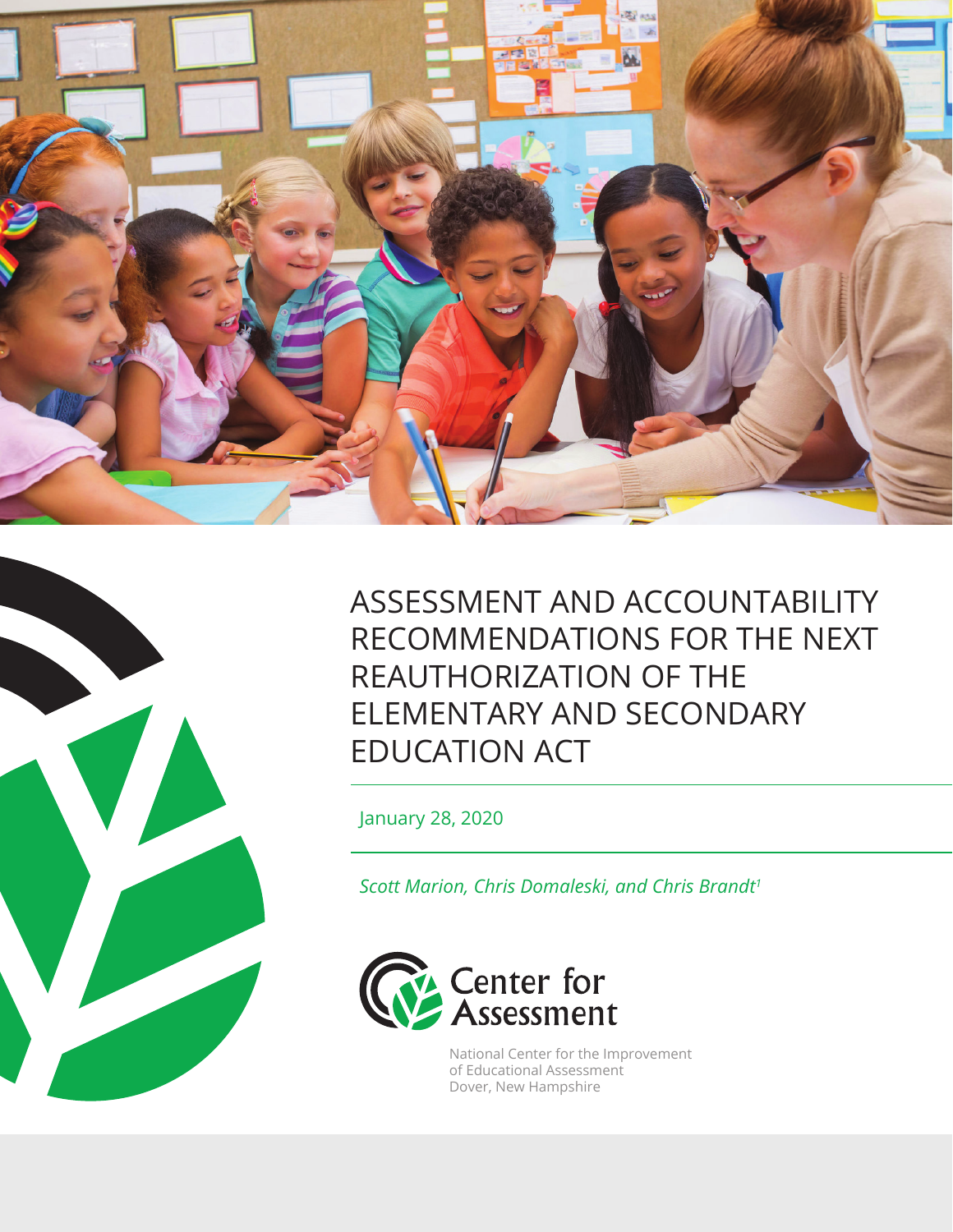# **CENTER FOR ASSESSMENT**



# **INSIDE**

| <b>RESEARCH AND EVALUATION  11</b> |
|------------------------------------|
|                                    |

<sup>1</sup> We are grateful to our colleagues at the Center for Assessment, numerous clients, and other partners who have helped shape our ideas through many conversations and collaborative work. We are also thankful to Charlie DePascale, Paul Leather, and Ted Coladarci for very helpful contributions and editorial support. Of course, any errors or omissions are our own.





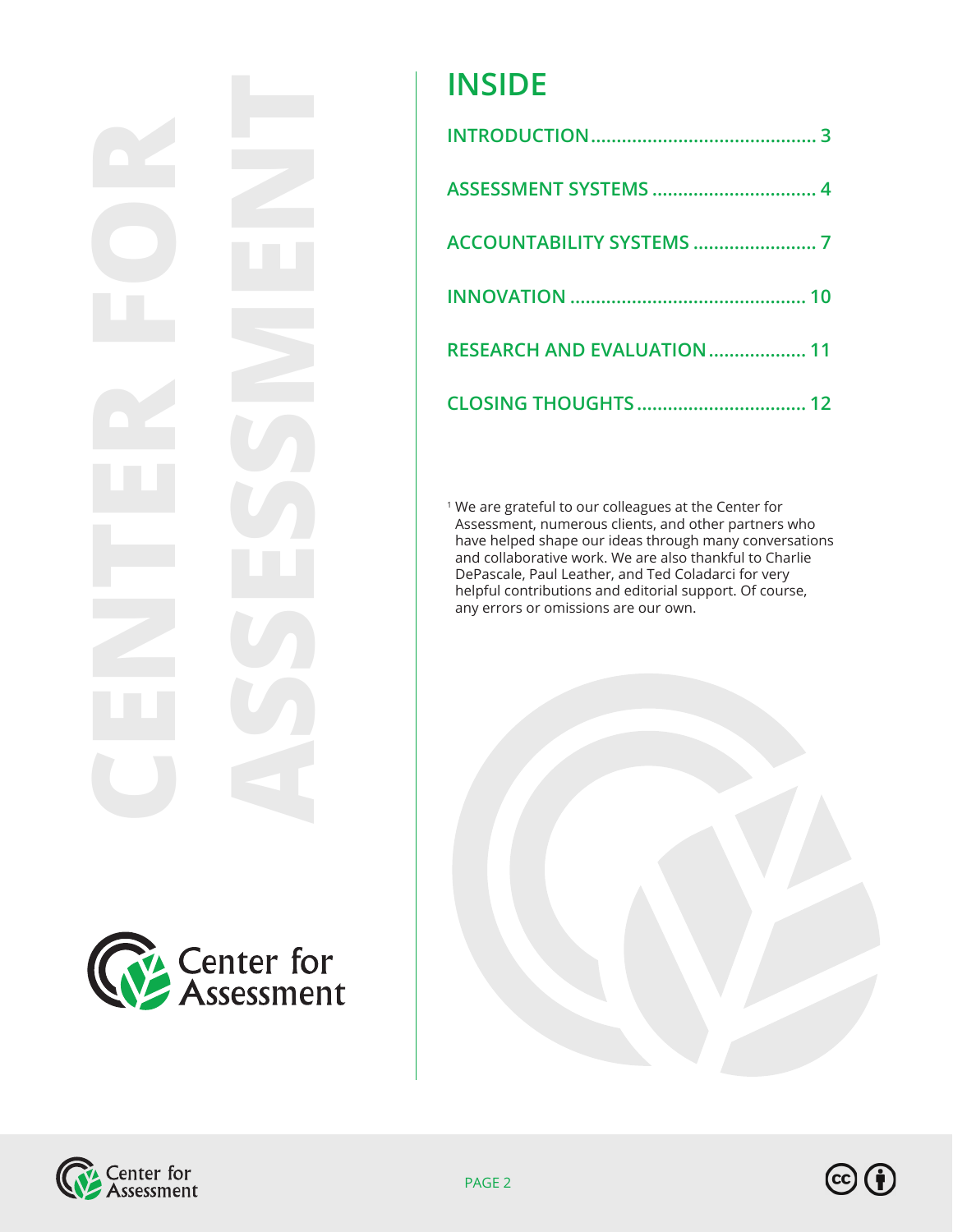# <span id="page-2-0"></span>**ASSESSMENT AND ACCOUNTABILITY RECOMMENDATIONS FOR THE NEXT REAUTHORIZATION OF THE ELEMENTARY AND SECONDARY EDUCATION ACT <sup>i</sup>**

# **INTRODUCTION**

At the National Center for the **Improvement** of Educational Assessment, we think a lot about how state assessment and accountability systems can promote student learning. With an eye on promoting innovation, restoring balance, and bolstering impact, we propose a number of recommendations to consider in the next reauthorization of Elementary and Secondary Education Act (ESEA), which could happen as early as 2021.

While we have quite an appetite for innovation, we nonetheless are sensitive to practical limitations: Assessment and accountability design is always a case of operationalization under constraints. Importantly, policy requirements are a key constraint for the design and

With an eye on promoting innovation, restoring balance, and bolstering impact, we propose a number of recommendations to consider in the next reauthorization of Elementary and Secondary Education Act (ESEA), which could happen as early as 2021.

implementation of state-level assessment and accountability systems.

The introduction of the ESEA in 1965 signaled a sweeping federal initiative for improving the equality of educational opportunities in K-12 public schools. The law was a key part of Lyndon Johnson's Great Society programs and was intended to provide substantial resources to support educational opportunities for economically disadvantaged students. Given the considerable financial commitment in what had always been state responsibility, it is not surprising the federal government required states to hold its schools accountable for how they used these resources. Early accountability efforts addressed inputs, but subsequent reauthorizations shifted the focus to outputs, which, in turn, increased the requirements and associated constraints on state assessment and accountability systems. The 1994 reauthorization, the Improving America's Schools Act, ramped up the federal policy influence on assessment system design, but it was the 2001 reauthorization, the No Child Left Behind Act (NCLB), that exerted a massive influence on states' accountability systems.

The current authorization, the Every Student Succeeds Act (ESSA), offers more assessment and accountability flexibility than NCLB—a low bar, indeed—but ESSA arguably remains far too restrictive to spur the needed innovation in assessment and accountability systems for supporting student learning and organizational change in schools. For example, the basic assessment requirements of testing all students English language arts and mathematics performance in grades 3-8 and once in high school remain in place as does the requirement for testing science achievement once each in elementary, middle, and high school. True, ESSA allows states to replace their high school assessments with "nationally recognized" college readiness assessments, as long



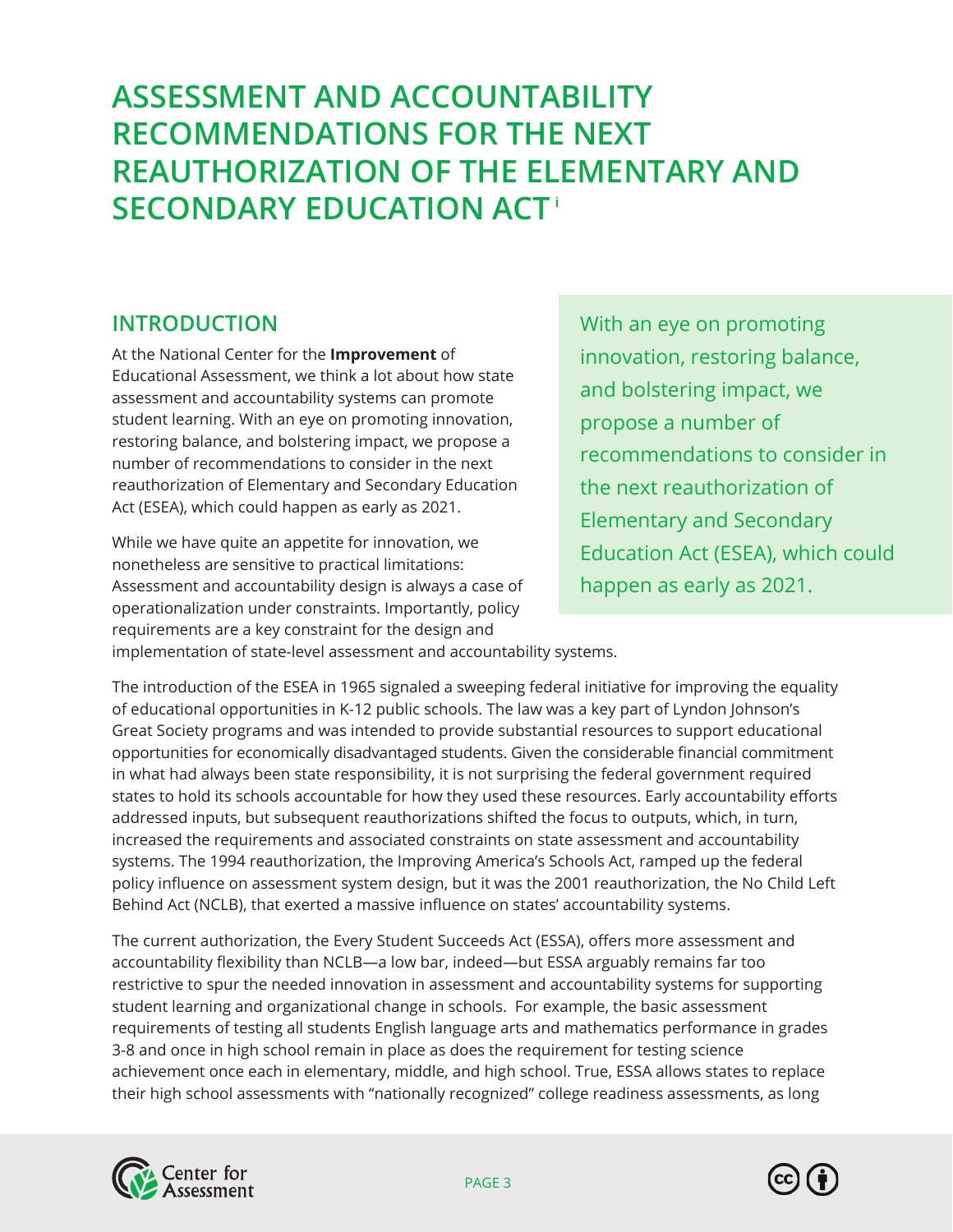<span id="page-3-0"></span>as such assessments meet the same technical requirements. The law also allows states to use multiple interim assessments in place of a single summative assessment. But no state has taken advantage of these provisions because of the difficulties of determining a valid summative score, mismatches with local curricular sequences, and several other technical and logistical challenges as our colleagues Nathan Dadey and Brian Gong [explain.](https://www.nciea.org/sites/default/files/publications/ASR%20ESSA%20Interim%20Considerations-April%202017.pdf)

We acknowledge that the ESSA accountability system requirements, which entail outcomes beyond student achievement and graduation, are considerably broader than the Adequate Yearly Progress requirements of NCLB. We want to build on the flexibility of ESSA, but, in doing so, find ways to improve assessment and accountability for the ultimate purpose of increasing student learning opportunities. Our recommendations pertain to assessment systems, accountability systems, innovation, and research and evaluation.

We want to build on the flexibility of ESSA, but, in doing so, find ways to improve assessment and accountability for the ultimate purpose of increasing student learning opportunities.

# **ASSESSMENT SYSTEMS**

### **Balanced Assessment Systems**

A *balanced* system of assessment is important because it more meaningfully serves the multiple stakeholders of the educational system, particularly those closest to the classroom. ESSA focuses

solely on the state accountability assessment, which might be appropriate if the purposes ascribed to the summative tests were more limited. However, this law places far too many—and sometimes conflicting—demands on the summative assessment. For example, ESSA requires diagnostic uses for summative assessment reports but also couples the summative assessment with intense

If we ask one assessment to do everything well, it will do nothing well.

accountability pressures. This is an unreasonable expectation; if we ask one assessment to do everything well, it will do nothing well. A better approach is to restrict the summative assessment's requirements while encouraging the development of balanced assessment systems. To be sure, ESSA is not the only impediment to creating balanced assessment systems (see our [Tricky Balance](https://www.nciea.org/articles/challenges-and-opportunities-balanced-systems-assessment-policy-brief) paper). But by relaxing the assessment requirements (including regulations and peer review requirements), providing incentives to states, and supporting research on balanced assessment system design and implementation, the federal government can partner with state and district leaders to improve the use of balanced systems of assessment. We discuss these recommendations below.

### **Assessment Sampling and Maintaining Equity**

Our ability to optimize assessment design is constrained by ESSA's continuation of the NCLB requirements for comparable annual student-level determinations (i.e. scores and proficiency levels that are comparable across students). We understand the equity rationale for having every student participate in the same assessment in every grade (3-8 and HS), every year. However, this requirement is not necessary for monitoring equity, as called for by the law. In fact, it may be counterproductive. Since NCLB's inception, for example, we have seen increased achievement gaps



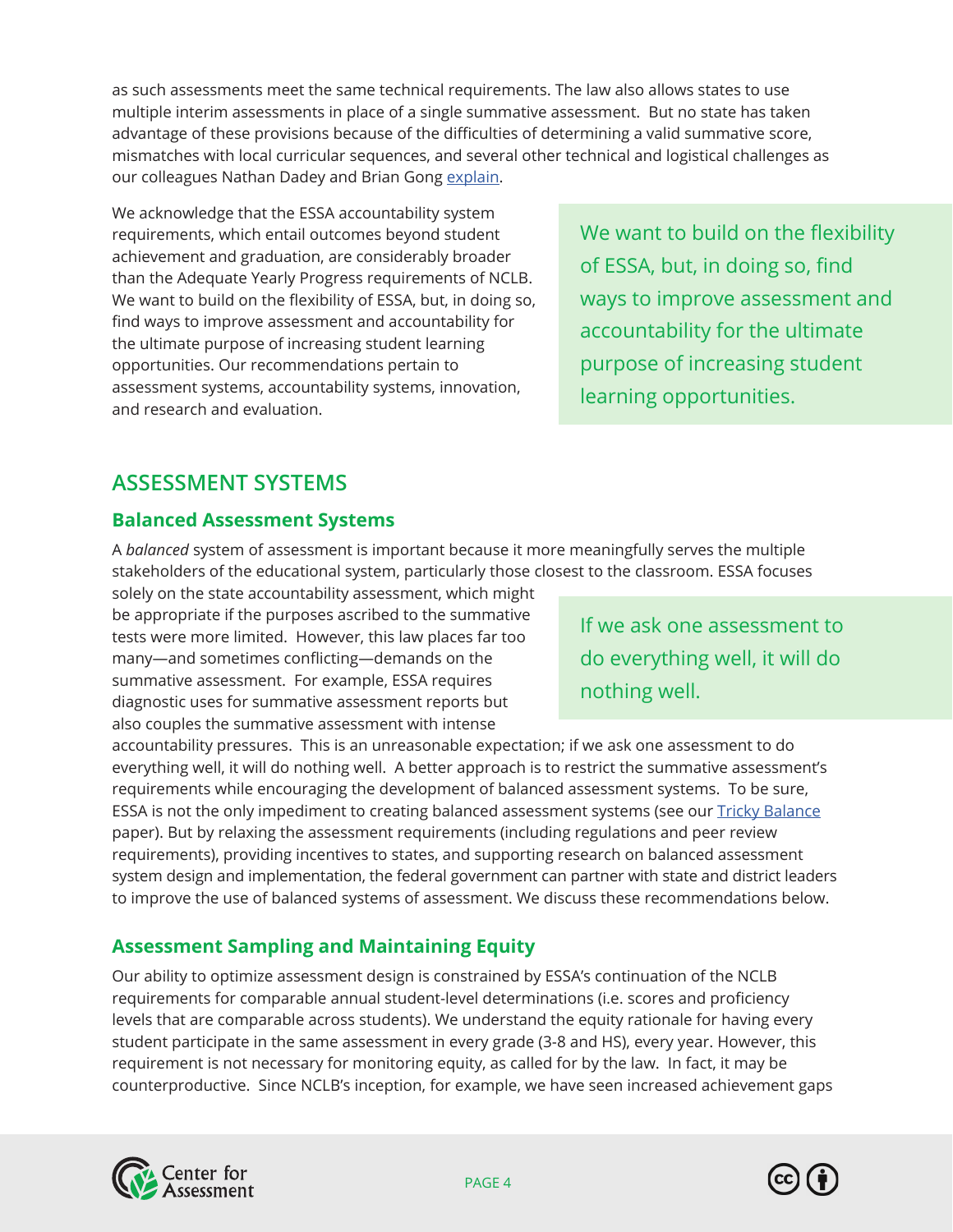among key student groups—an observation that doubtless would have surfaced had we tested only a *sample* of students in the targeted grade levels. Nobody should view the concept of sampling as backing away from equity. Perhaps if states had been encouraged to create assessments and assessment systems with research

Nobody should view the concept of sampling as backing away from equity.

backing to support increases in learning (e.g., formative assessments), then we might have made more progress in closing achievement gaps than we have up until now.

Thus, we recommend allowing states to incorporate sampling—of both students and content—in the design of their assessment systems. Reduced testing time frees up time and resources for instruction, assessment literacy development, and especially for creating deeper and more relevant

local assessment systems. Such flexibility will reduce costs, of course, but it also can improve system validity by assessing content and skills more meaningfully and deeply. Sampling methodology is the foundation of most scientific disciplines, as it is for educational measurement. We outline two major sampling classes below.

*Sampling students.* Rather than test every student in all required grades every year, we can select from various sampling approaches depending on the desired inferences. We can return to the Improving America's Schools Act model by testing all students only once in the elementary

Reduced testing time frees up time and resources for instruction, assessment literacy development, and especially for creating deeper and more relevant local assessment systems.

grades, the middle grades, and high school (instead of grades 3-8 and HS), or we can sample students within the current tested grades. The latter carries certain logistical challenges for monitoring subgroup performance, so it should be used only if certain safeguards (e.g., subgroups might need to be "over-sampled" to ensure they are not missed in reporting) are in place.

We acknowledge that certain sampling approaches may disrupt current approaches for tracking academic growth annually. But we are confident that it will still be possible to provide multiple measures for producing growth estimates. In fact, we believe producing student and aggregate measures of growth may be an important aspect of a comprehensive assessment and accountability system. We urge state leaders to be clear in their theory of action about the extent to which measuring student longitudinal growth on a common summative assessment is essential for realizing their intended outcomes. The resulting assessment system design should support this theory of action.

*Sampling items.* Matrix sampling divides the entire pool of test questions into a specific number of test forms so that each student completes only a portion of the total test. Consequently, schoollevel achievement results can reflect a much broader and deeper content domain than when all students take the same or parallel test. It also is possible to adopt a hybrid approach that yields student-level scores. Matrix sampling for large-scale monitoring assessments (used for accountability or large-scale monitoring of educational trends) was endorsed by a National Research Council committee responsible for [recommendations related to statewide science assessment](https://www.nap.edu/catalog/18409/developing-assessments-for-the-next-generation-science-standards).



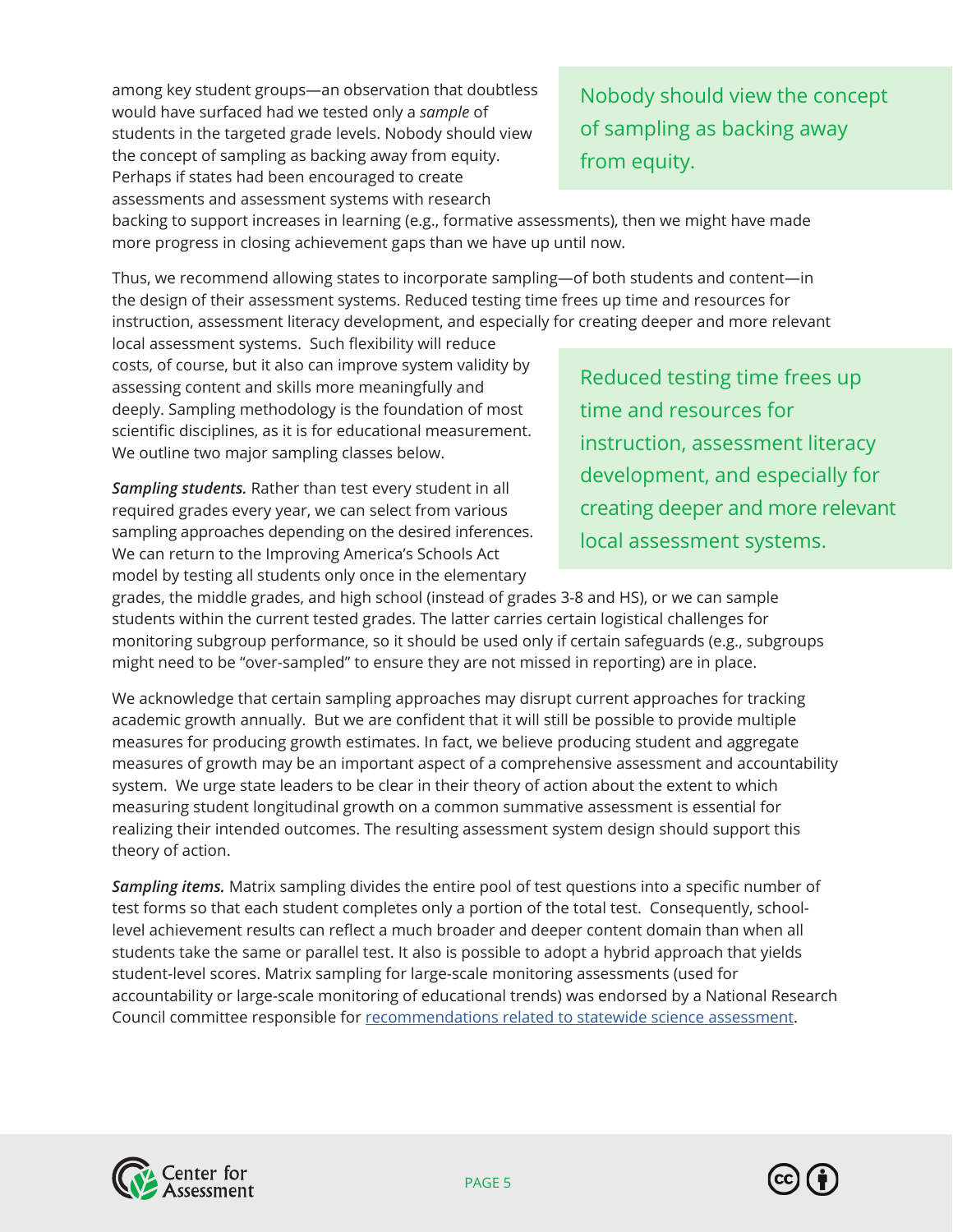## **Aligning Technical Assessment Requirements With the Purposes of the Assessment**

ESSA's technical requirements for state assessments, spelled out in Section 1111 (b)(2)(B), are too detailed and restrictive. Each requirement should be appraised in light of the core purpose of these state summative assessments: school accountability. Two requirements are particularly troublesome in this regard:

 *(x) produce individual student interpretive, descriptive, and diagnostic reports, consistent with clause (iii), regarding achievement on such assessments that allow parents, teachers, principals, and other school leaders to understand and address the specific academic needs of students, and that are provided to parents, teachers, and school leaders, as soon as is practicable after the assessment is given, in an understandable and uniform format, and to the extent practicable, in a language that parents can understand;*

 *(xii) enable itemized score analyses to be produced and reported, consistent with clause (iii), to local educational agencies and schools, so that parents, teachers, principals, other school leaders, and administrators can interpret and address the specific academic needs of students as indicated by the students' achievement on assessment items;*

Even as well-trained measurement professionals, we puzzle over how best to meet these requirements on an end-of-year summative assessment designed for accountability uses. End-ofyear accountability tests are just not designed to provide fine-grained information and feedback necessary to improve learning. These requirements are purportedly addressed through subscore reporting, which, unfortunately, is rarely done in a meaningful and [technically defensible manner](https://www.nciea.org/blog/assessment-reports/promoting-effective-practices-subscore-reporting-and-use) and only modestly addresses the ESSA requirements.

The two ESSA requirements above speak to the need for a system of assessments, as does the requirement for "multiple up-to-date measures of student academic achievement, including measures that assess higher-order thinking skills and understanding" (subsection vi)." We advocate supporting states and districts in creating balanced assessment systems, which would meet the multiple measures criterion, but for now ESSA requires assessments to exclusively serve an accountability function.

There are other problematic requirements as well, but many of the associated issues involve how the law has been translated through the corresponding regulations and the U.S. Department of Education's peer review process. Consider the matter of alignment. The alignment requirement has reified the criteria delineated by Norman Webb and others in ways that generally force states to privilege breadth over depth. This has become increasingly problematic with complex content standards such as the Common Core State Standards and the Next Generation Science Standards.

### **Rightsizing State Summative Assessment**

We do not recommend the revisiting of ESEA sampling and technical requirements simply to reduce the corresponding burden on state assessment professionals (although that is a worthy goal). More importantly, these requirements stifle innovation (discussed below). By allowing more flexible implementation of state assessments—with appropriate safeguards (such as making sure no students or student groups are "hidden" from assessments and reporting)—ESEA will encourage the development and implementation of balanced assessment systems that can address more successfully the goals we believe motivated some of the law's requirements.



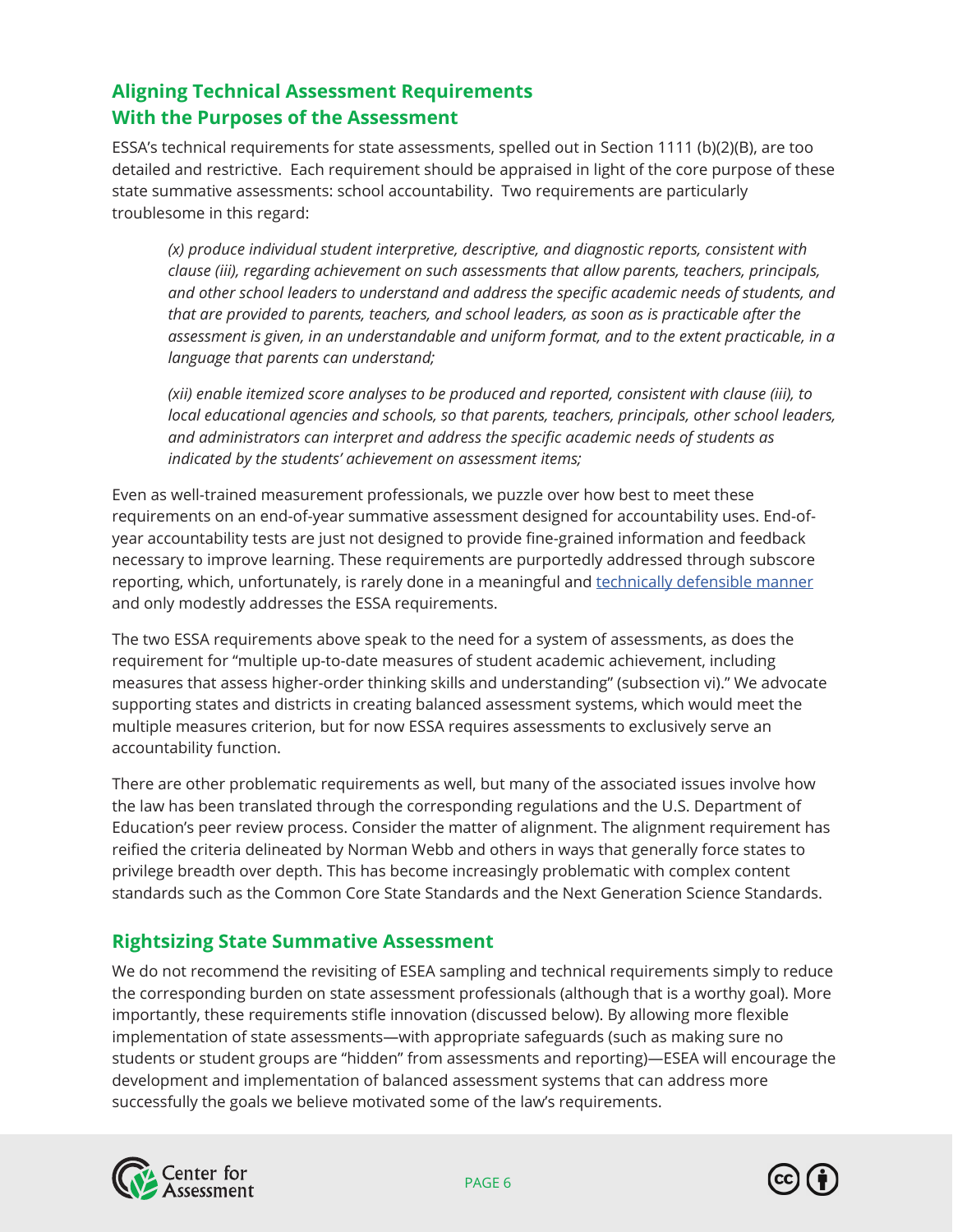<span id="page-6-0"></span>We do not advocate a free-for-all when we call for relaxing the assessment requirements. Indeed, we envision the "default" requirements in a new law being similar to the current ESSA assessment requirements. States should be encouraged, however, to propose plans that are more coherent with their aims of improving school quality and student learning for all students. Such plans should be grounded in a defensible theory of action for how and why the state wants to modify the ESSA/NCLB testing schedule while maintaining or enhancing the focus on equity.

States should be encouraged, however, to propose plans that are more coherent with their aims of improving school quality and student learning for all students.

# **ACCOUNTABILITY SYSTEMS**

Accountability policies determine how statewide assessments are used and the consequences associated with assessment results. In short, we find that ESSA accountability is insufficiently flexible to support the hard work that state educational reform requires. Further, and in keeping with our push for balanced systems of assessment, we fear that ESSA's [focus on school](https://www.nciea.org/sites/default/files/publications/Coherent%20and%20Balanced%20Accountability%20Design%20-%20final.pdf)  [accountability is out of balance](https://www.nciea.org/sites/default/files/publications/Coherent%20and%20Balanced%20Accountability%20Design%20-%20final.pdf). We offer suggestions below for creating more balanced accountability systems.

#### **The Big Picture: School Accountability**

The accountability system, defined in law and rule, is the result of political negotiations like all laws. Unfortunately, this also means the defined accountability system is not informed by a defensible theory of action for supporting the state's educational efforts.

Why should the accountability system be defined so tightly in federal law in the first place? For example, ESSA specifies five accountability indicators—achievement (ELA and math), other academic measures (commonly growth or gap measures), English language proficiency, a measure of school quality or student success (SQSS), and high school graduation rate. Why these five indicators and not others?

Moreover, why are some indicators rigidly proscribed? For example, academic indicators are restricted to English/ language arts and mathematics. Consequently, when states want to add additional academic indicators to their accountability system, such as science or social studies, these indicators are classified as SQSS. Some may dismiss this as a distinction without a difference, but we regard such absurd work-arounds as evidence of overreach.

To be sure, the federal government should hold states to account for providing all students with sufficient opportunities to learn. But states can be held accountable and can hold their schools accountable without the federal government dictating the specific means of accountability.





In short, we find that ESSA accountability is insufficiently flexible to support the hard work that state educational reform requires.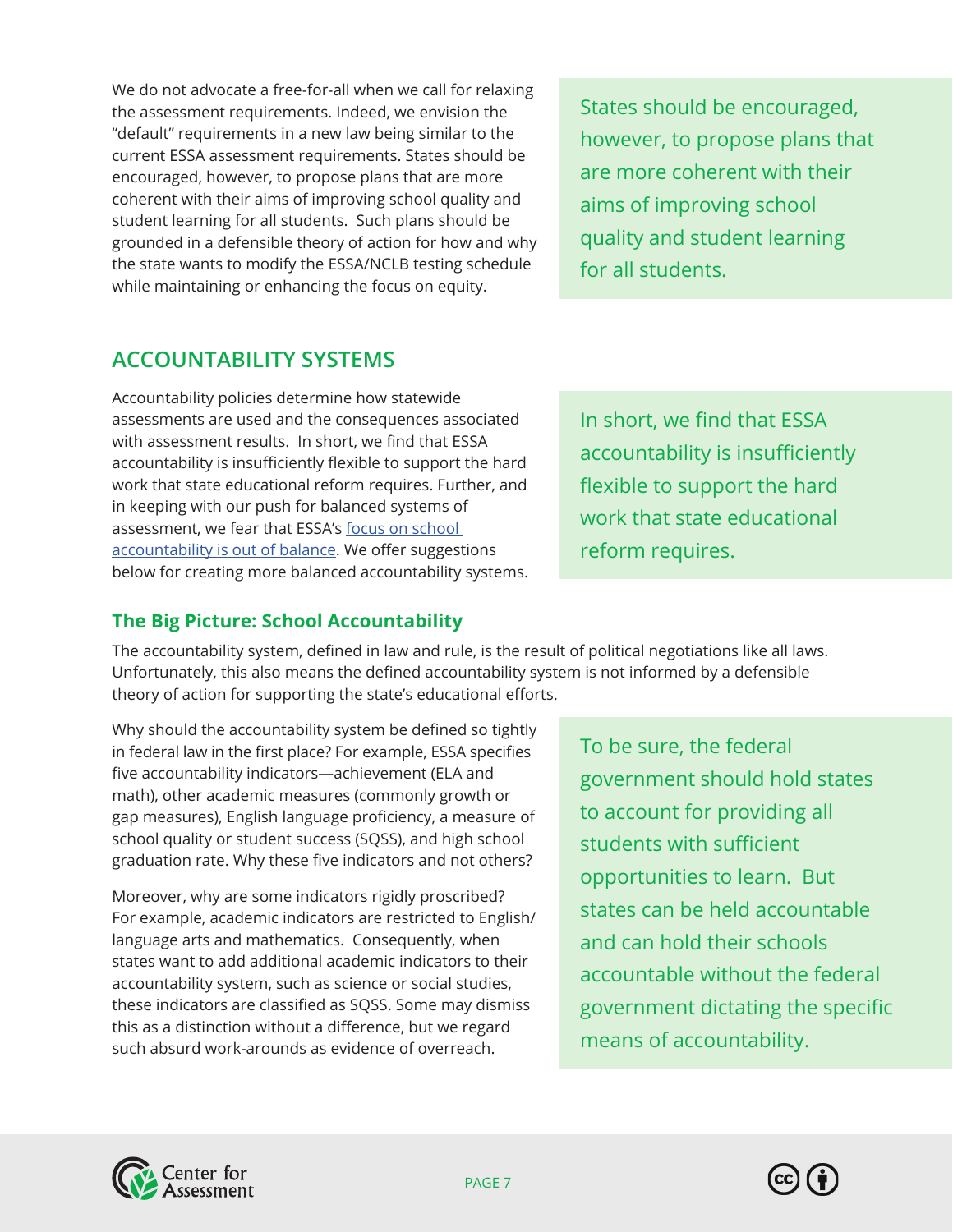There are better ways to design school accountability systems than having every state follow the same script. To be sure, the federal government should hold states to account for providing all students with sufficient opportunities to learn. But states can be held accountable and can hold their schools accountable without the federal government dictating the specific means of accountability.

# **A Broader Picture of School Quality/Student Success**

With the passage of ESSA, few components generated as much buzz as the SQSS indicator. There was a flurry of interest and [writing](https://www.nciea.org/sites/default/files/pubs-tmp/CCSSO_SQSS_Brief.pdf) about this so called "5th [indicator](https://www.nciea.org/sites/default/files/pubs-tmp/Marion%20Lyons_ESSA%20Accountability_5th%20Indicator_111416.pdf)" when ESSA was first passed. State leaders had high hopes for using this "5th indicator" to incentivize desired outcomes by including measures of school climate, teacher engagement, and other school-wide indicators that more broadly capture a school's quality. Unfortunately, the regulatory requirements for the SQSS indicator were particularly rigid and, in the end, this indicator did little to promote innovation.

The regulations allow only student-level indicators that can be disaggregated by student group. Actually, some examples in ESSA, such as teacher engagement, are at higher levels of aggregation, even though ED prohibited states from implementing such indicators. This constraint forced states to rely on readily available student-level information (e.g., chronic absenteeism), rather than using school-wide information or even student-level information that is best collected anonymously (e.g., school climate surveys). On a positive note, many states are using a postsecondary readiness indicator at the high school level. But even in this case, state accountability leaders have been unable to incorporate some very important reforms such the [Portrait of Graduate](https://portraitofagraduate.org/) initiatives taking hold in states and school districts because the data do not fit neatly in the accountability requirements.

We recommend relaxing the SQSS indicator requirements if it is retained in the next reauthorization to allow indicators beyond the student level such as at the classroom or school. Given its low weight, furthermore, we suggest considering whether the SQSS indicator needs to be the same statewide or allow it to be tailored to the needs of districts and states. On the other hand, we would not object to increasing the allowable weight of this indicator if it fits with the state's theory of action.

### **Accountability Systems for Alternative Schools**

Many of a state's lowest performing schools are dedicated to serving students who have not been successful in traditional schools. These alternative schools often are successful in their mission to keep students in school and to provide them with the necessary skills for life after. Unfortunately, ESSA does not recognize alternative school accountability systems; rather, these schools are evaluated by an accountability model that does not align with their mission and context. In recognition of this incongruity, [several states have designed and implemented alternative](https://www.nciea.org/blog/assessment-systems/rethinking-accountability-alternative-high-schools)  [school accountability systems](https://www.nciea.org/blog/assessment-systems/rethinking-accountability-alternative-high-schools) that do align with the mission and context of alternative schools—systems that recognize the successes of these schools, but holding them accountable when they fall short.

Therefore, we recommend that a reauthorized Elementary and Secondary Education Act allow states to develop accountability models for alternative schools, and that this provision be informed by the fine work of the aforementioned states in this regard.



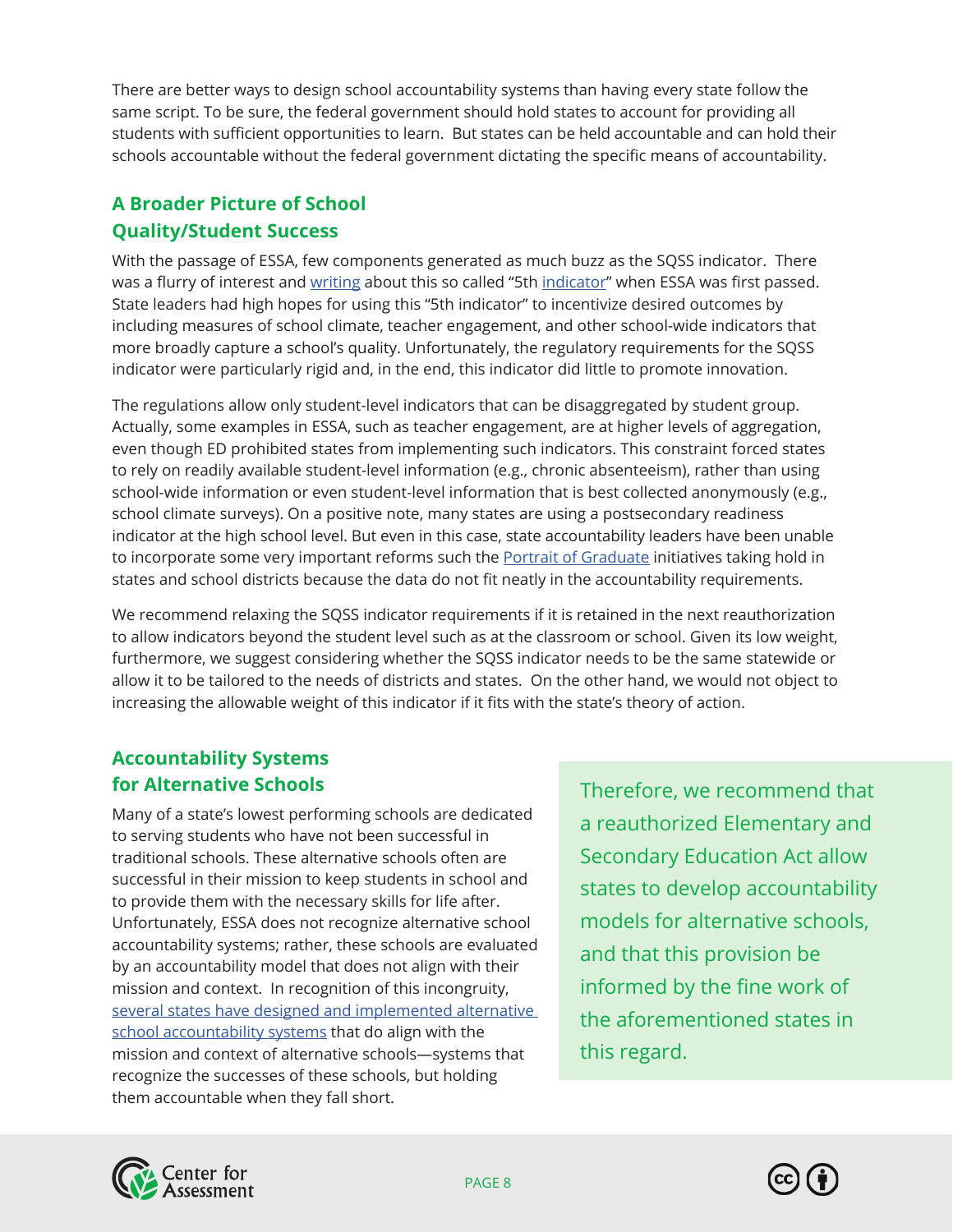Therefore, we recommend that a reauthorized Elementary and Secondary Education Act allow states to develop accountability models for alternative schools, and that this provision be informed by the fine work of the aforementioned states in this regard. This modification of the law would bring more balance to state accountability systems.

## **Bring Back District Accountability**

Schools have been the accountability focus for 20 years, due to an implicit theory of action holding that, as the most proximal locus of change, schools should be directly held to account. But schools operate within districts, which are the legal entities controlling finances and most other governing policies affecting school quality and student outcomes. Yes, district leaders are involved when a school is identified for additional support, but that is different from districts being the direct focus of

accountability. Balancing accountability incentives and consequences among schools, districts, and the state will ensure that each entity does its part to realize equitable and excellent student performance.

The district accountability provisions in NCLB, for example, treated districts like oversized schools—using the same indicators, and the same rules for combining these indicators as an overall rating. If district leaders are to be accountable for their schools' student achievement and equity status, the corresponding accountability system should not be limited to school-related indicators. For example, we would include such district-level indicators as

Balancing accountability incentives and consequences among schools, districts, and the state will ensure that each entity does its part to realize equitable and excellent student performance.

the distribution of key resources across schools: high-quality teachers and leaders, curriculum materials, and professional learning programs, to mention a few. The performance of a district's portfolio of schools should certainly count in a district accountability system, but district-level indicators would put the focus directly on the equitable distribution of resources and opportunities across these schools.

### **Holding States Accountable to Support a Balanced Accountability System**

States have the constitutional responsibility to ensure that students receive a proper or adequate education (the language differs across states). Consistent with our theme of balanced accountability, a state accountability system should share some of the indicators we would expect to see in a district accountability system, such as the distribution of key resources, teacher quality, and other factors related to school functioning and student performance. For example, a recent [report](https://www.edweek.org/ew/articles/2018/06/06/nation-earns-mediocre-grade-on-school-finance.html) from Education Week found that 26 states received F grades on school spending. Shouldn't a state be held to account if, other things equal, certain districts have twice the per-pupil expenditures as other districts?

### **Moving Accountability Beyond Performance on the State Assessment**

A balanced accountability system comprises additional indicators of school quality and holds states and districts accountable for their unique responsibilities in the K-12 education system. This evokes the early days of [standards-based reform](https://www.nciea.org/library/common-core-context-standards-based-reform), where multiple components of a system-content standards, performance standards, and assessments—ideally worked in concert to improve student learning at scale. Early [advocates and researchers](https://www.tandfonline.com/doi/abs/10.1080/02680939008549074) also pushed for "school-delivery standards," later



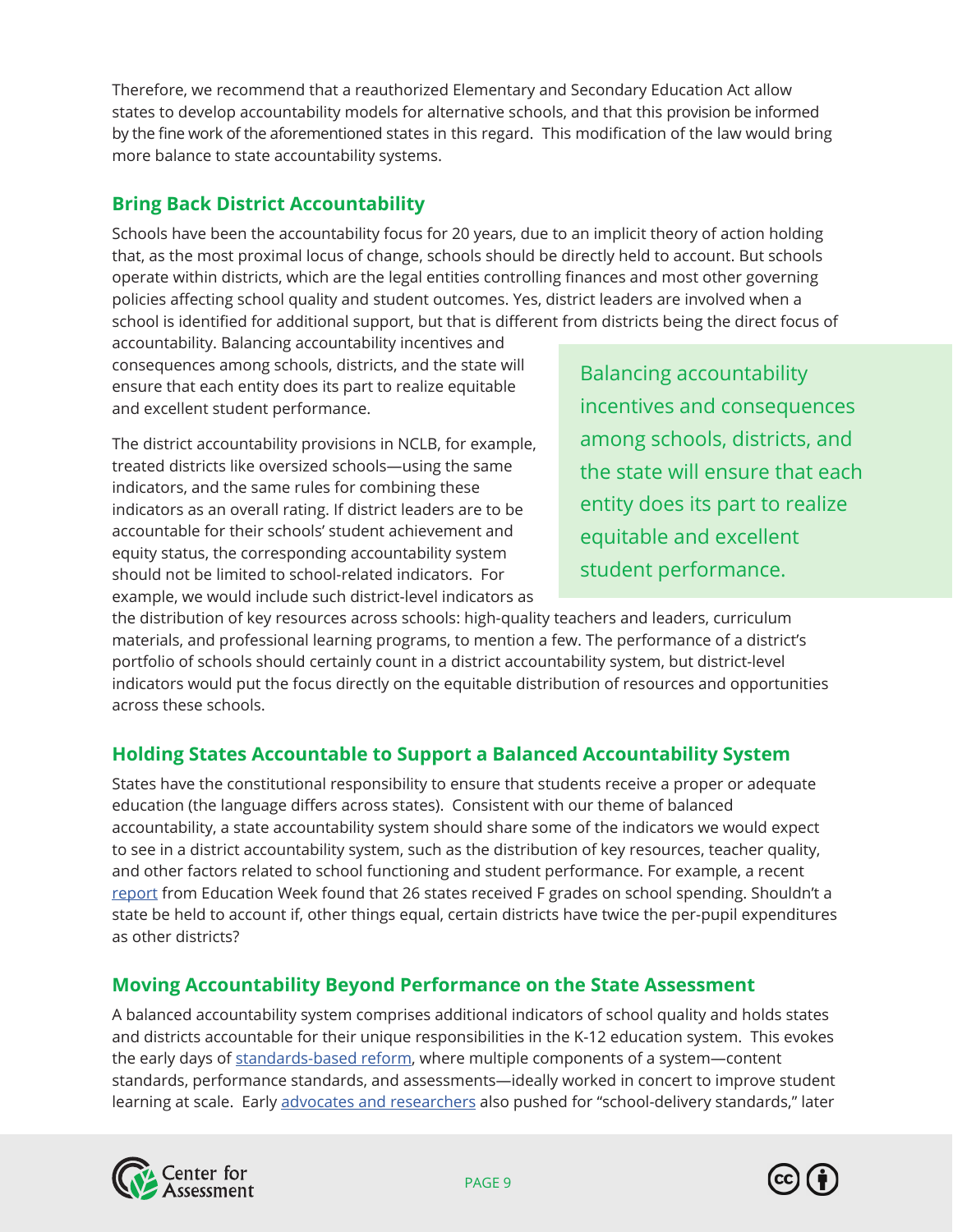<span id="page-9-0"></span>referred to as opportunity-to-learn standards, to ensure that schools had the necessary resources to succeed. Unfortunately, school delivery standards fell by the wayside prior to NCLB, and schools were left with the entire burden to meet students' needs. We recommend bringing opportunity-to-learn indicators back into a balanced accountability system.

A balanced accountability system comprises additional indicators of school quality and holds states and districts accountable for their unique responsibilities in the K-12 education system.

# **INNOVATION**

#### **Innovative Assessment**

The Innovative Assessment Demonstration Authority (IADA) was a good first attempt to introduce innovative assessment into federal education law. But like most first attempts at innovation, the IADA fell a bit short (see this [post\)](https://www.nciea.org/blog/essa/education-innovators-dilemma). Thinking ahead to the next reauthorization of the Elementary and Secondary Education Act (or even U.S. Department of Education waivers), we build on our suggestions in a previous [post](https://www.nciea.org/blog/being-innovative-under-essas-innovative-assessment-demonstration-authority) for better supporting innovation.

There is an inherent tension between innovation and scaling a reform statewide. The more innovative, the harder it will be to scale in a short timeline. We [wrote](https://www.nciea.org/blog/assessment/how-can-every-educator-achieve-assessment-literacy) about some considerations for scaling, based on the work of [Coburn and colleagues,](https://journals.sagepub.com/doi/10.3102/0013189X19860531) but spreading educational reforms is complex and challenging. Therefore, we recommend allowing states to conduct a limited number of innovations so the state can see what is working and what is not, without the pressure of bringing on more schools and districts. Similarly, states should not be

There is an inherent tension between innovation and scaling a reform statewide. The more innovative, the harder it will be to scale in a short timeline.

required to select a single innovation for scaling. This way, state and district leaders can tailor innovations to specific contexts and not worry about arbitrary timelines for scaling to a single statewide system.

We were pleased to see that the U.S. Department of Education (ED) proposed a competitive grant program to support states that were approved for an IADA as well as for those states planning to apply. To its credit, ED could pool unused funds for this purpose. We recommend fully authorizing this type of support for successful IADA applicants, and increasing the funding. States, consequently, could focus on the reform without worrying about raising money to support their work.

Finally, we recommend that ED consult with assessment experts to obtain technical advice on critical reform-related issues but in a way that recognizes how the innovative assessments differ from traditional standardized tests. For example, such experts could weigh in topics such as what is "comparable enough" to meet the general assessment and accountability requirements of ESSA while allowing for innovation? As an aside, some of us at the Center have wondered why ED lacks a standing technical advisory committee, given their charge to develop technical regulations and guidance (e.g. assessment regulations, peer review guidance) and evaluate states with respect to these criteria.



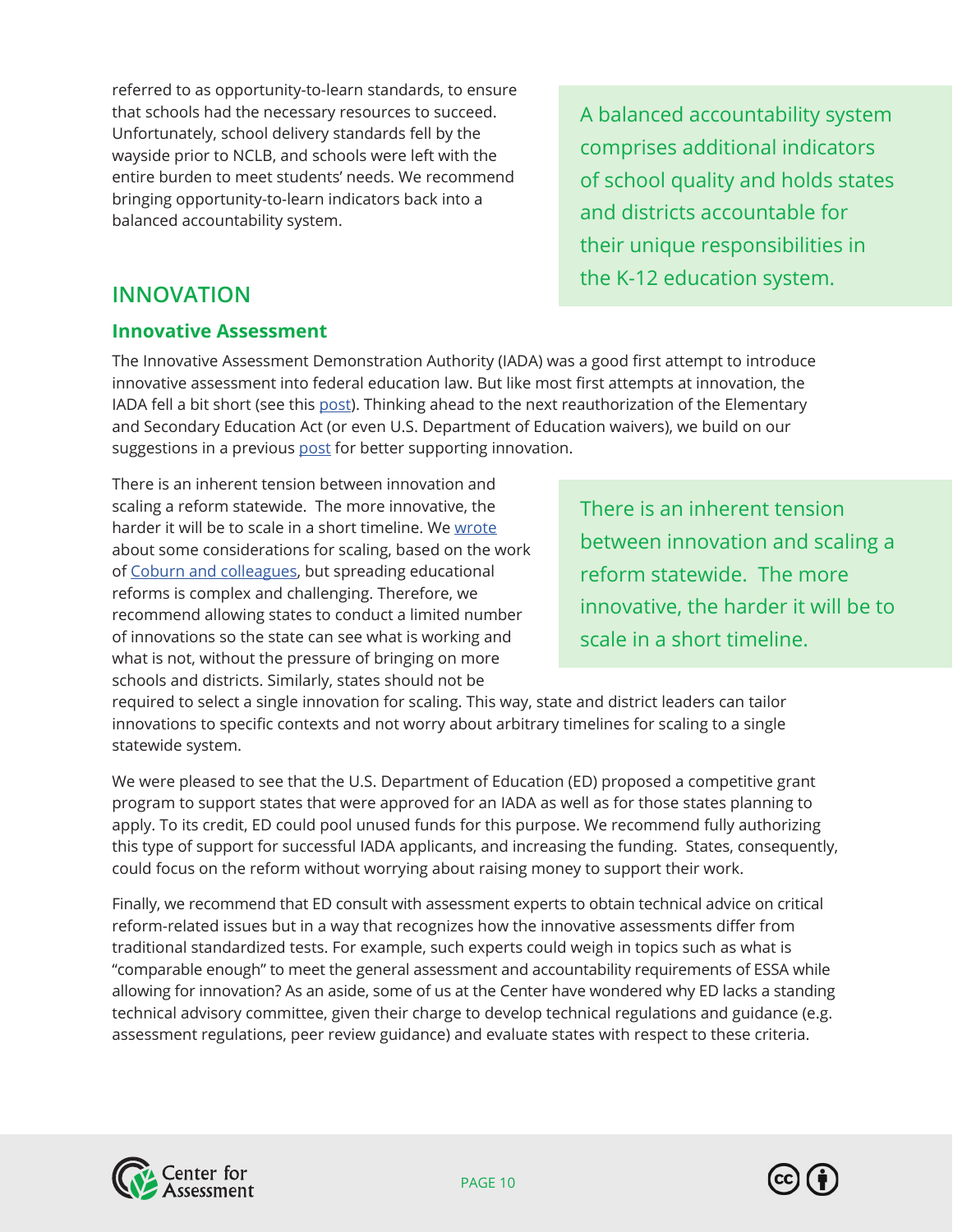#### <span id="page-10-0"></span>**Innovative Accountability**

States should be able to experiment with alternative accountability systems that hold schools accountable, and taking full advantage of IADA-specific data. Innovation is impeded by subjecting pilot schools to the same accountability system as non-pilot schools.

However, going beyond states participating in the IADA for assessment, we encourage authorizing a more general "accountability IADA" (assuming our first major accountability recommendation is not adopted) to allow states to experiment with different types of accountability systems among schools and districts to better support continuous improvement efforts.

# **RESEARCH AND EVALUATION**

We need more disciplined inquiry into standards-based accountability to steepen the shallow slope of improvement regarding student outcomes and the achievement gap since NCLB's passage. Toward that end, we recommend that the next reauthorization of the Elementary and Secondary Education Act include a robust research-to-practice agenda—and the funding to support it. Ideally, some of this work should be done now to inform the next reauthorization; more realistically, the next federal education law should allocate significant funding for research and evaluation.

We offer examples of high-priority research and evaluation needs below. To frame a more comprehensive agenda, however, we recommend convening major research and state practice organizations, perhaps through the National Research Council, the National Academy of Education, and/or CCSSO.

- 1. There is little research on the types of indicators and measures that best support the school improvement we hope to see, and this research should be conducted in a variety of contexts and under a variety of conditions.
- 2. Evaluations of adopted policies and practices, both large-scale and small, are needed to understand what is working and what is not, and for what stakeholders.
- 3. Users of assessment and accountability results struggle to make sense of the information; they particularly struggle with the "what next?" While the quality and interpretability of score reports, both at the individual and aggregate level, have improved considerably, we often hear that users do not understand what these reports mean and, therefore, what actions they should take. We recommend that both states and the federal government support intensive research and development into the most effective score reporting practices for the multiple stakeholder audiences.
- 4. We noted above that the field still struggles with the design, and especially implementation, of balanced assessment systems. We outlined the beginnings of a research and practical agenda in our [balanced assessment systems paper](https://www.nciea.org/library/tricky-balance-challenges-and-opportunities-balanced-systems-assessment). We recommend using this agenda as a starting point for a larger and more comprehensive research agenda, funded through the ESEA reauthorization, into balanced assessment systems.

We recommend that the next reauthorization of the Elementary and Secondary Education Act include a robust research-to-practice agenda and the funding to support it.



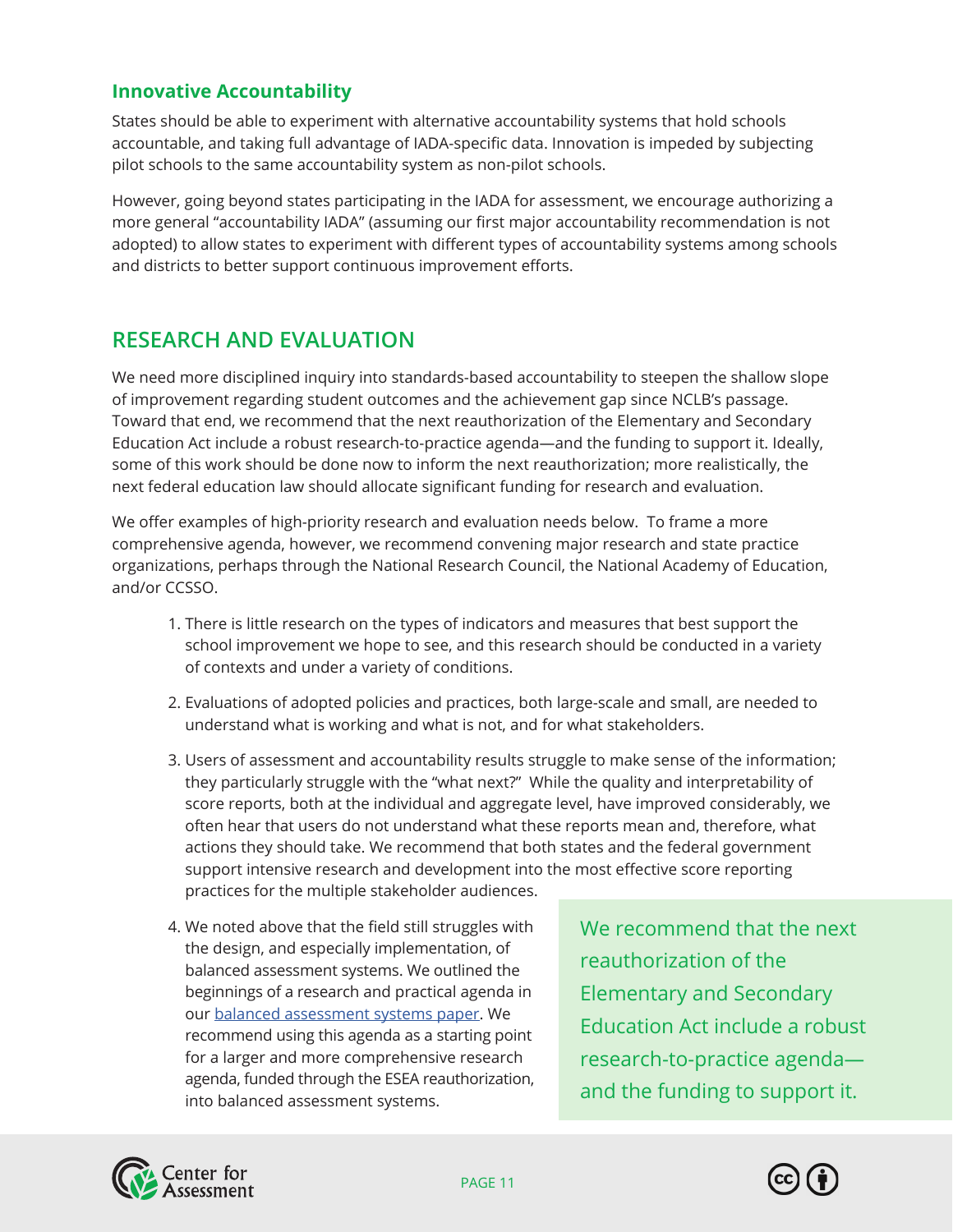<span id="page-11-0"></span>5. Finally, the U.S government, generally through the National Science Foundation, used to fund the creation of high-quality mathematics and science curricula. Now that we better understand the central role of curriculum in balanced assessment systems, a potent line of research and development would work toward the creation of high-quality curriculum, with embedded assessments, to form the crux of a balanced assessment system (at least at the district level).

# **CLOSING THOUGHTS**

Assessment and accountability can play an important role in promoting better outcomes for students. But they are not a singular prescription for education reform. Moreover, the value of assessment and accountability in this regard is far broader than the limited aspects that should be specified and regulated at the federal level. For this reason, we have argued for the next reauthorization of ESEA to address some issues that stifle innovation, but also to help "rightsize"

the role of summative assessment and school accountability—within a more comprehensive and balanced system, emphasizing the centrality of teaching and learning in American public schools. Our recommendations are intended to better help support the original ESEA mandate of improving educational opportunities for students who traditionally have been shortchanged by our nation's educational system.

In this piece, we offered some initial thoughts related to assessment and accountability recommendations. We invite our colleagues and partners to join us in continuing to expand and refine these recommendations. We remain optimistic about the opportunities offered by the next authorization of ESEA.

Our recommendations are intended to better help support the original ESEA mandate of improving educational opportunities for students who traditionally have been shortchanged by our nation's educational system.

<sup>i</sup> *This paper was produced under a [Creative Commons](https://creativecommons.org/) Attribution 4.0 International (CC by 4.0) that allows the user and all subsequent users:*

- 3 *To copy and redistribute the material in any medium or format*
- 3 *To remix, transform, and build upon the materials for any purposes, even commercially*

*These permissions are granted as long as the user gives appropriate credit (i.e., attribution) to the original work, provides a link to the license, and indicates if changes were made. For more details on the legal foundation of the license, see: [https://creativecommons.org/licenses/by/4.0/legalcode.](https://creativecommons.org/licenses/by/4.0/legalcode)*